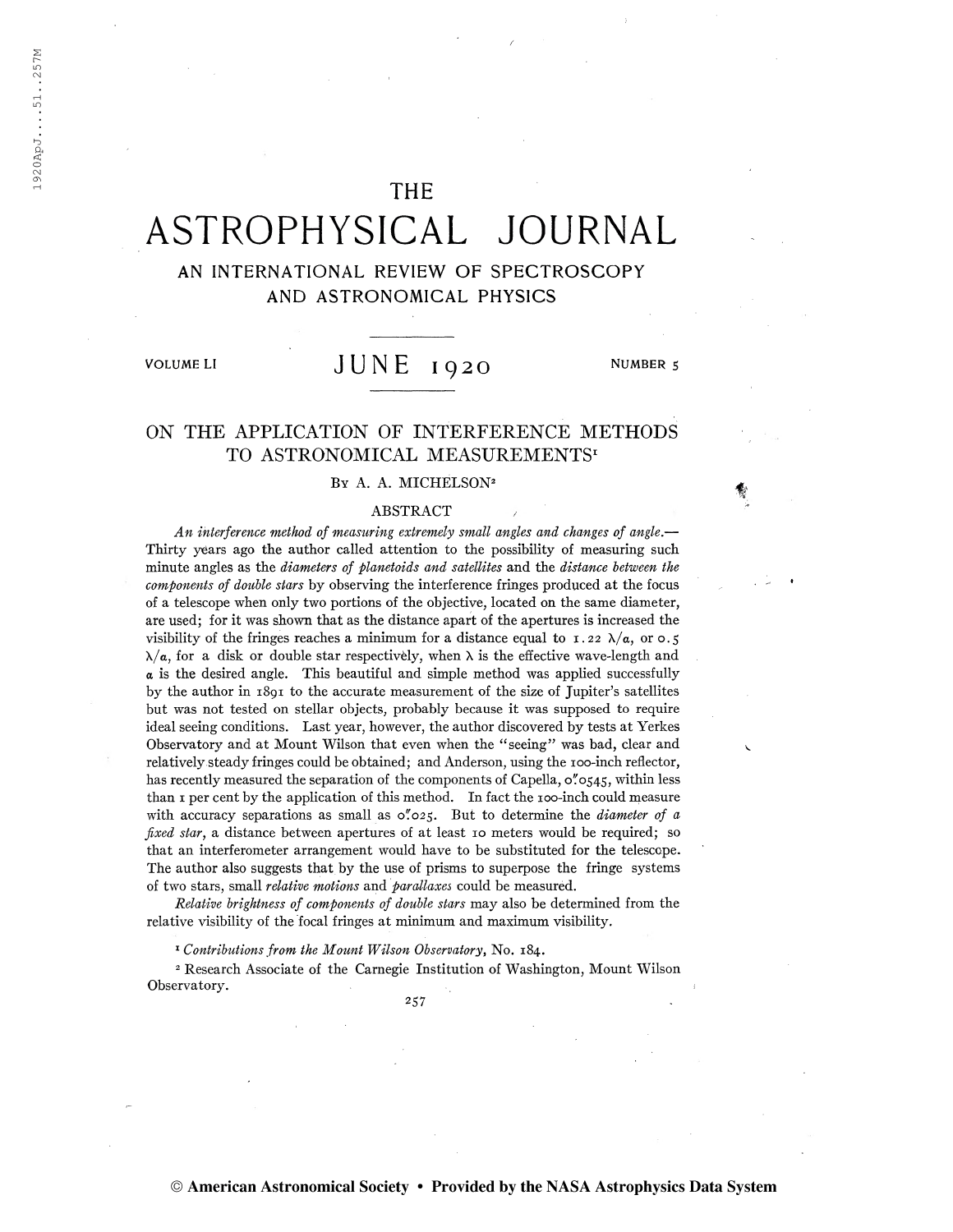## 258 A. A. MICRELSON

In the number of the *Philosophical Magazine* for July 1890  $(30, 1)$  a method was described for the measurement of the angular magnitude of astronomical objects such as the diameter of planetoids and satellites and the distance between double stars, when these are beyond the powers of the largest telescopes, and the hope was there expressed that it might not be impossible thus to measure the diameter of the fixed stars.

Briefly, the process consists in utilizing only the two portions of a large objective at opposite ends of a diameter. The interference fringes at the focus under these conditions will be a series of equidistant interference bands which are most distinct with a source subtending an infinitesimal angle. For an object presenting an appreciable angle the visibility is less and may become zero—the exact relation being readily expressed for any given distribution of light in the source. Thus if  $\phi(a)da$  represent the intensity of a strip of the source of angular width  $da$ , and s the distance between the apertures (supposed small compared with s), and

if 
$$
P = \int \phi(a)da
$$
,  $C = \int \phi(a)da$  cos  $2\pi \frac{s}{\lambda}a$ , and  $S = \int \phi(a)da$  sin  $2\pi \frac{s}{\lambda}a$ ,

then the visibility of the interference bands is

$$
V = \frac{\sqrt{C^2 + S^2}}{P}.
$$

Thus for a double star, the brightness of whose components is in the ratio 1:*r* and whose angular distance  $=\alpha$ ,

$$
V=\frac{\sqrt{1+r^2+2r\,\cos\,2\pi\frac{s}{\lambda}\alpha}}{1+r}.
$$

For equal components this reduces to  $\cos \frac{\pi s a}{\lambda}$ , which vanishes for  $a=\frac{1}{2s}$ . Accordingly this angle can be accurately measured when it is only half of the limit of resolution of the full-apertured telescope.

Again, by comparing the visibility at maximum and at minimum, the ratio of the brightness of the component stars may be found by<br> $r = \frac{V_x - V_z}{\frac{1}{r} + V_z}$ .

$$
r = \frac{V_{\rm r} - V_{\rm a}}{V_{\rm r} + V_{\rm a}}.
$$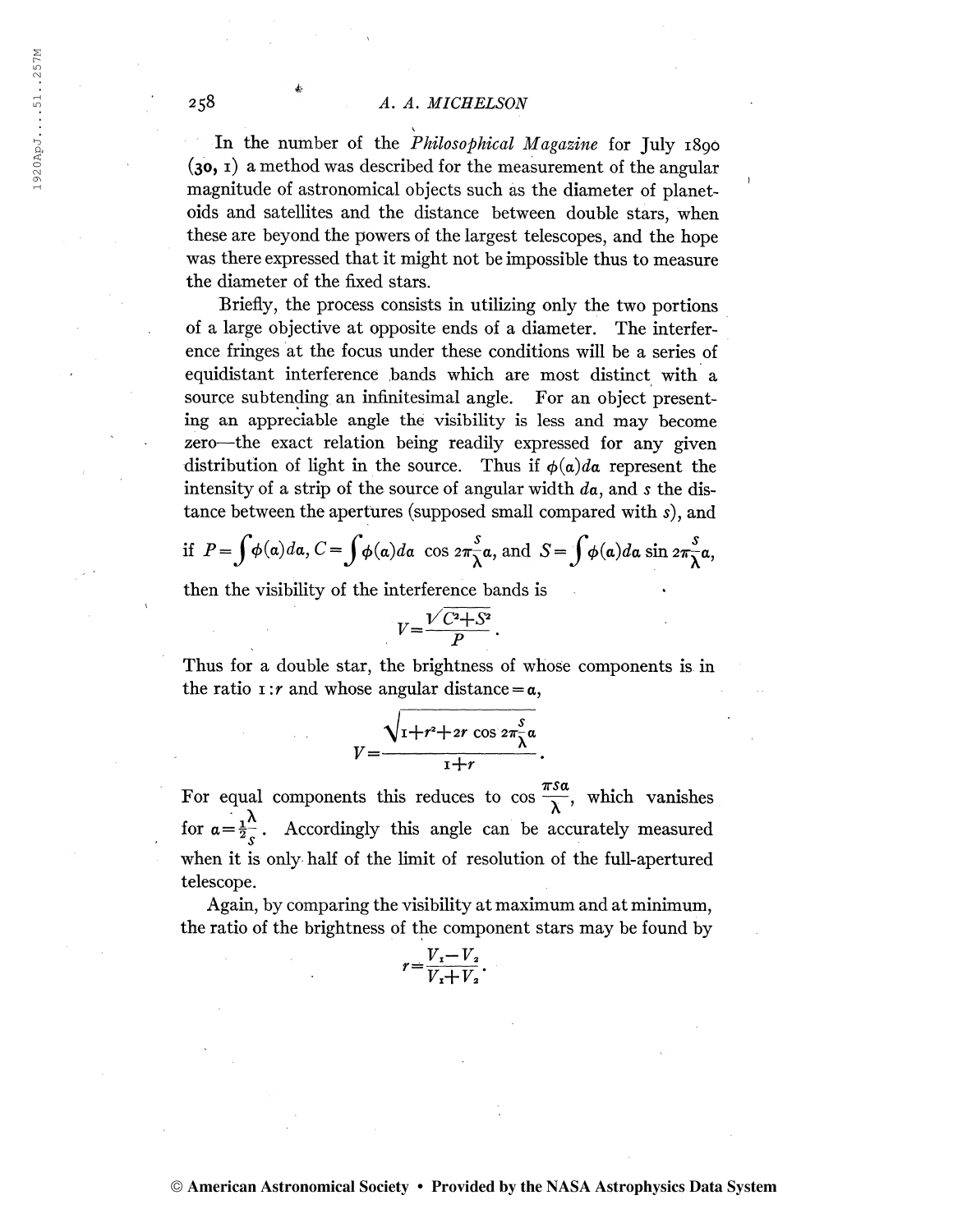For a uniformly illuminated disk

 $V = \int_{0}^{1} V \overline{1 + \omega^2} \cos \omega n d\omega$ 

where  $n=\pi\frac{3a}{\lambda}$ , a being the angular diameter. For such an object the fringes vanish for an angular diameter  $\alpha = \frac{1}{2} \cdot 2 \cdot \frac{1}{s}$ .

A series of observations was taken on the satellites of Jupiter at the Lick Observatory. the following year with results which amply confirmed the practicability and accuracy of the method.

It is clear, however, that as in all probability the stars present an angular diameter less than one-hundredth of a second, it would be almost hopeless to make such measurements, utilizing the largest telescope in existence; for it would require a distance between the apertures of at least 10 meters to observe the vanishing of the fringes.<sup> $\text{I}$ </sup> While such a large telescope would be entirely out of question, the interferometer arrangements figured in the article referred to may serve the purpose, as there is theoretically no limit to the effective base line and practically only that which depends on the atmospheric disturbances.

With a view to testing the effect of these, a trial was made (August 25, 1919) with the 40-inch refractor at Yerkes Observatory, using two apertures  $4$  inches by  $5$  inches at opposite ends of a diameter. The result was very encouraging, the interference bands being remarkably steady, notwithstanding the relatively poor "seeing"—2 to 3 on a scale of 5.

On invitation from Dr. George E. Hale the test was applied (September 18, 1919) to the 60-inch reflector bf the Mount Wilson Observatory and then to the 100-inch reflector, and in both cases the experience at the Yerkes Observatory was confirmed.

In the case of the 60-inch telescope the apertures were applied, as in the case of the 40-inch, to the objective; while for the 100-inch, it was found quite as effective and far more convenient to use a small screen with two apertures near the eyepiece, the distance and orientation being thus much more readily controlled while the effective size and separation of the two interfering pencils remain the same.

<sup>1</sup> A diminution in visibility, however, might be observed with a diameter of <sup>2</sup> meters.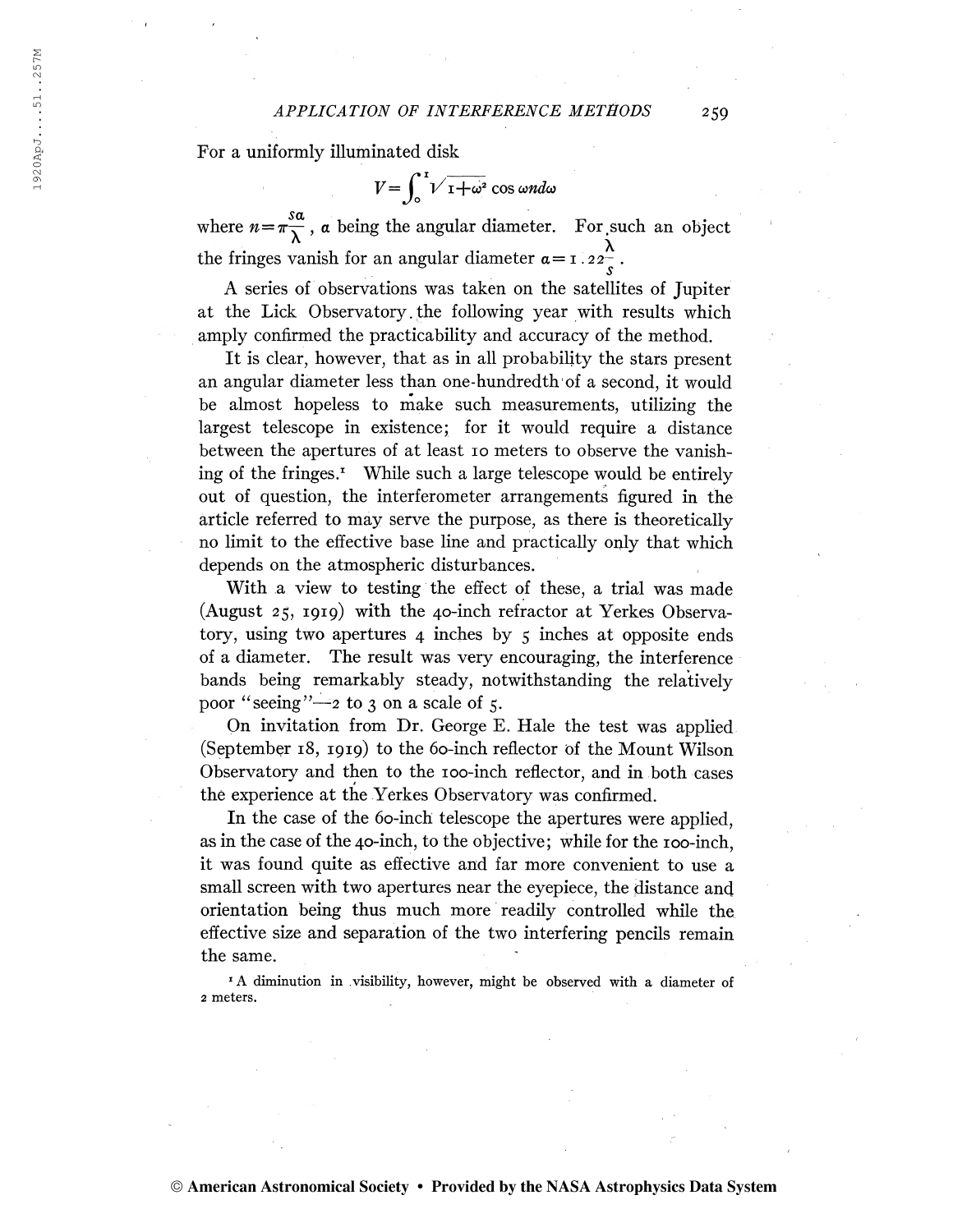The interference fringes in both observations remained remarkably clear and steady, notwithstanding the excessive "boiling" of the highly magnified images corresponding to "seeing" <sup>2</sup> on a scale of 10.

Subsequent observations showed that the interference bands remain visible even when the seeing is so poor that the usual type o'f observation is impracticable.

A statement of results obtained by .this method by Dr. J. A. Anderson of the staff of the Mount Wilson Observatory from observations of the spectroscopic binary Capella is herewith appended.

STATEMENT OF RESULTS FROM OBSERVATIONS OF CAPELLA WITH THE MICHELSON INTERFEROMETER

| Date of Observation                        |              |                      | Distance                   | Position Angle      | Remarks                                                                      |  |  |
|--------------------------------------------|--------------|----------------------|----------------------------|---------------------|------------------------------------------------------------------------------|--|--|
| December $30.6$                            |              | 010                  | 0.0418                     | (153.9)             | P.A. calculated. Only the dis-<br>tance observed accurately*                 |  |  |
| February 13.6<br>February 14.6<br>February | 15.6         | 1020<br>1020<br>1020 | 0.0458<br>0.045I<br>0.0443 | 5.0<br>I.0<br>356.4 |                                                                              |  |  |
| March<br>April                             | 15.6<br>23.6 | 1020<br>1020         | 0.0505<br>(o.0439)         | 242.0<br>107.0      | Distance calculated.<br>Only the<br>position angle observed accu-<br>ratelyt |  |  |

\* The rough observation of position angle was  $148^\circ \pm 10^\circ$ .

t Observation made in strong daylight. The blue background shifted the effective wave-length to the red, causing the observed distance of 0T0402 to be much too low. The background could not affect thé position angle.

Using the following elements<sup>1</sup> for the orbit, these observations are satisfied as indicated:

 $a_1 + a_2 = 0.05249$   $(a_1 + a_2)$  sin  $i = 83,277,900$  km  $e = 0.016$  $\omega = \pi r^{\circ} \cdot 3$  $i' = 140^\circ 30'$ Position angle of  $\Omega = 45^{\circ}55'$  $T = J.D. 2,422,387.9$  or  $P = 104.006$  days

<sup>1</sup>See orbit by H. M. Reese, Astrophysical Journal, 14, 263, 1901, for values of  $(a_1+a_2)$  sin i, of e, and of  $\omega$ .  $a_1$  and  $a_2$  are the semi-major axes; e, the eccentricity (same for each orbit); omega is the distance of periastron from the ascending node in the plane of the orbit; i is the inclination of, the orbit to the line of sight;  $\Omega$  is the symbol for the ascending node and is here equivalent to the position angle on the tangential plane.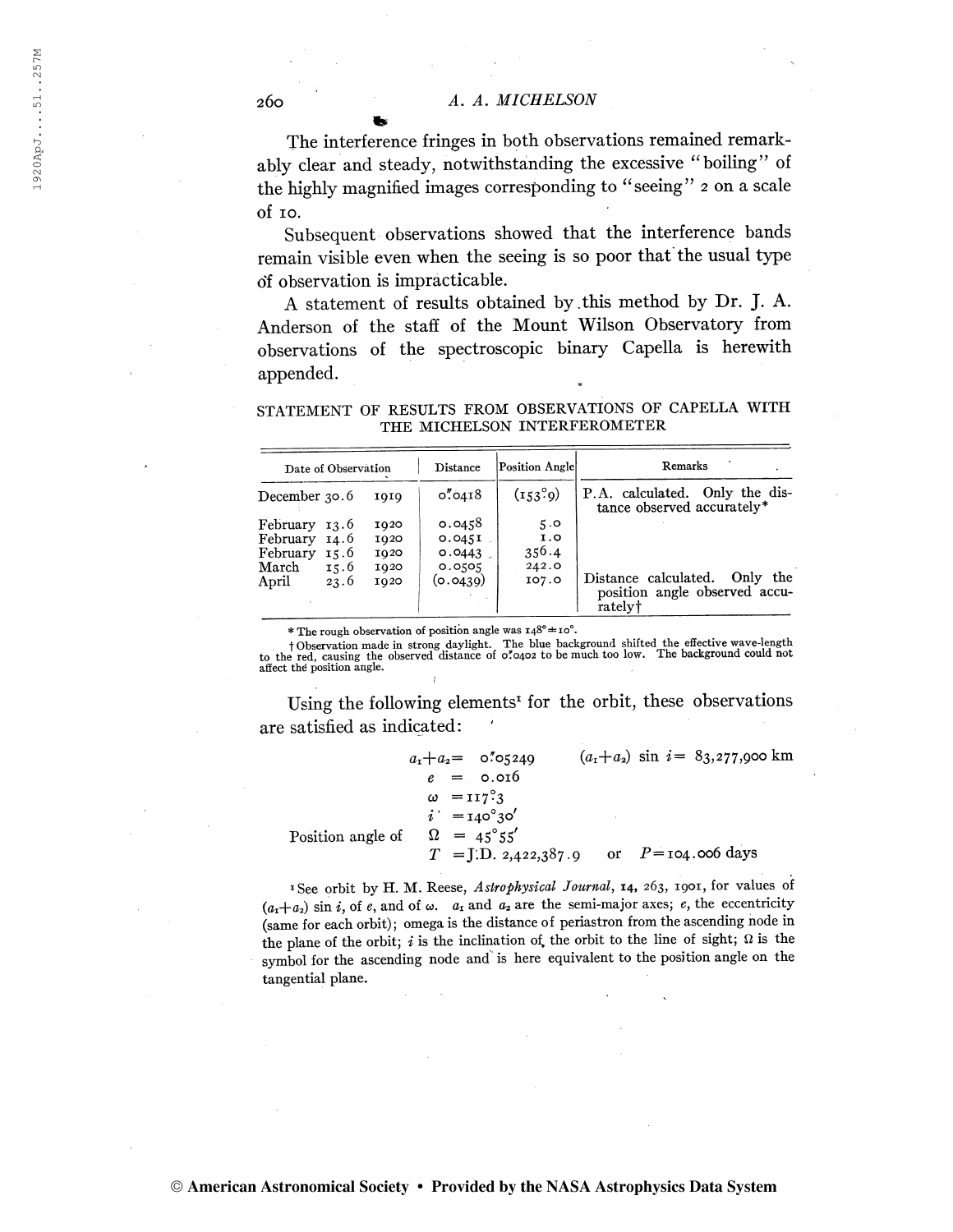#### APPLICATION OF INTERFERENCE METHODS 2ÓI

| Date                                                                                                                                                                                             | $t-T$                        | $\boldsymbol{a}$                                                                                                                          |                                                                                                |                                                                 | Position<br>Angle                              |
|--------------------------------------------------------------------------------------------------------------------------------------------------------------------------------------------------|------------------------------|-------------------------------------------------------------------------------------------------------------------------------------------|------------------------------------------------------------------------------------------------|-----------------------------------------------------------------|------------------------------------------------|
| 1. December 30.6 1919 39 <sup>4</sup> 7<br>2. February<br>13.6 1920 $84.7$<br>3. February<br>$14.6$ $1020$<br>4. February<br>$15.6$ $1020$<br>5. March<br>$15.6$ 1920<br>6. April<br>23.6 $1920$ | 85.7<br>86.7<br>II.7<br>50.7 | $\frac{1 \text{ and } 5 \cdot 0^{6} \cdot 0^{240}}{249}$<br>$2$ and $5$ 0.05250<br>3 and 5 0.05248<br>4 and 5 0.05249<br>Means<br>0.05240 | $180^\circ - 39^\circ 31'$<br>$-39.36$<br>$-3922$<br>$-393I$<br>$-39.30$<br>$180^\circ - 3930$ | 0.704180<br>0.04583<br>0.04500<br>0.04430<br>0.05050<br>0.04391 | 153.9<br>4.6<br>1.0<br>357.3<br>242.4<br>107.2 |

Parallax of Capella 0"0600.

It appears from a comparison of these results with the orbit that an order of accuracy of one ten-thousandth of a second of arc is attainable in the case of Capella with a base line of 100 inches.

In these observations the distance between the apertures was fixed, and the vanishing of the fringes was observed at the appropriate position angle.

The complete disappearance of the interference bands showed that the component stars are of equal brightness; otherwise the visibility would have a minimum from which the ratio of the brightness may be obtained as indicated abové.

Fox this, however, it would be necessary to measure the visibility, or at least to calibrate the eye estimates.

This may be effected by adjusting the relative width of two auxiliary apertures so that the resulting visibility of a single comparison star (or of the double star in a direction perpendicular to the plane of the components) is the same as that which is actually observed.

If the ratio of the width of the apertures is  $\rho$ , then when the visibilities are equal in the two systems of fringes .

$$
V = \frac{2}{\rho + \frac{1}{\rho}}.
$$

Other problems which involve the comparison of two stars, such as the measurement of stellar parallax, proper motion, variation of latitude, etc., may also be undertaken by a modification of the interference method. For this two prisms or prism couples are similarly placed in front of the apertures, with the plane of refraction parallel with that passing through the two apertures